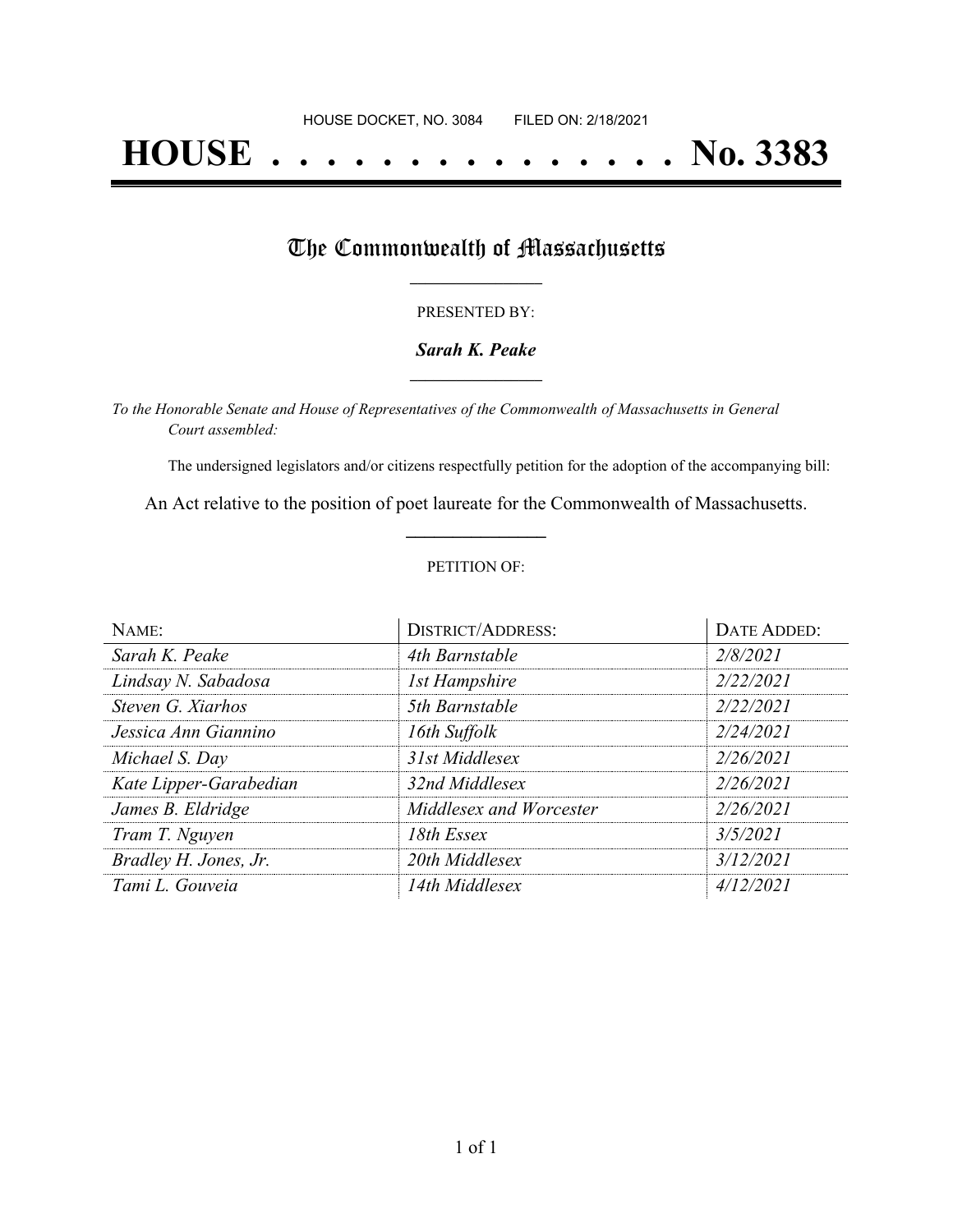## **HOUSE . . . . . . . . . . . . . . . No. 3383**

By Ms. Peake of Provincetown, a petition (accompanied by bill, House, No. 3383) of Sarah K. Peake and others for legislation to create the position of poet laureate of the Commonwealth. Tourism, Arts and Cultural Development.

### [SIMILAR MATTER FILED IN PREVIOUS SESSION SEE HOUSE, NO. *2945* OF 2019-2020.]

## The Commonwealth of Massachusetts

**In the One Hundred and Ninety-Second General Court (2021-2022) \_\_\_\_\_\_\_\_\_\_\_\_\_\_\_**

**\_\_\_\_\_\_\_\_\_\_\_\_\_\_\_**

An Act relative to the position of poet laureate for the Commonwealth of Massachusetts.

Be it enacted by the Senate and House of Representatives in General Court assembled, and by the authority *of the same, as follows:*

1 SECTION 1. Chapter 6 of the General Laws, as appearing in the 2016 official edition, is

2 hereby amended by inserting after Section 38, the following section:-

3

 Section 38A. (a) Biennially, on or before March 31, the governor may appoint a poet laureate for the commonwealth of Massachusetts from a list of nominees submitted by the poet laureate nominating committee pursuant to subsection (b). The poet laureate shall seek to raise the consciousness of all commonwealth residents, especially school children, to a greater appreciation of the reading and writing of poetry. The poet laureate shall be appointed to serve for a term of 2 years or until a successor is appointed and qualified as provided in this section. In